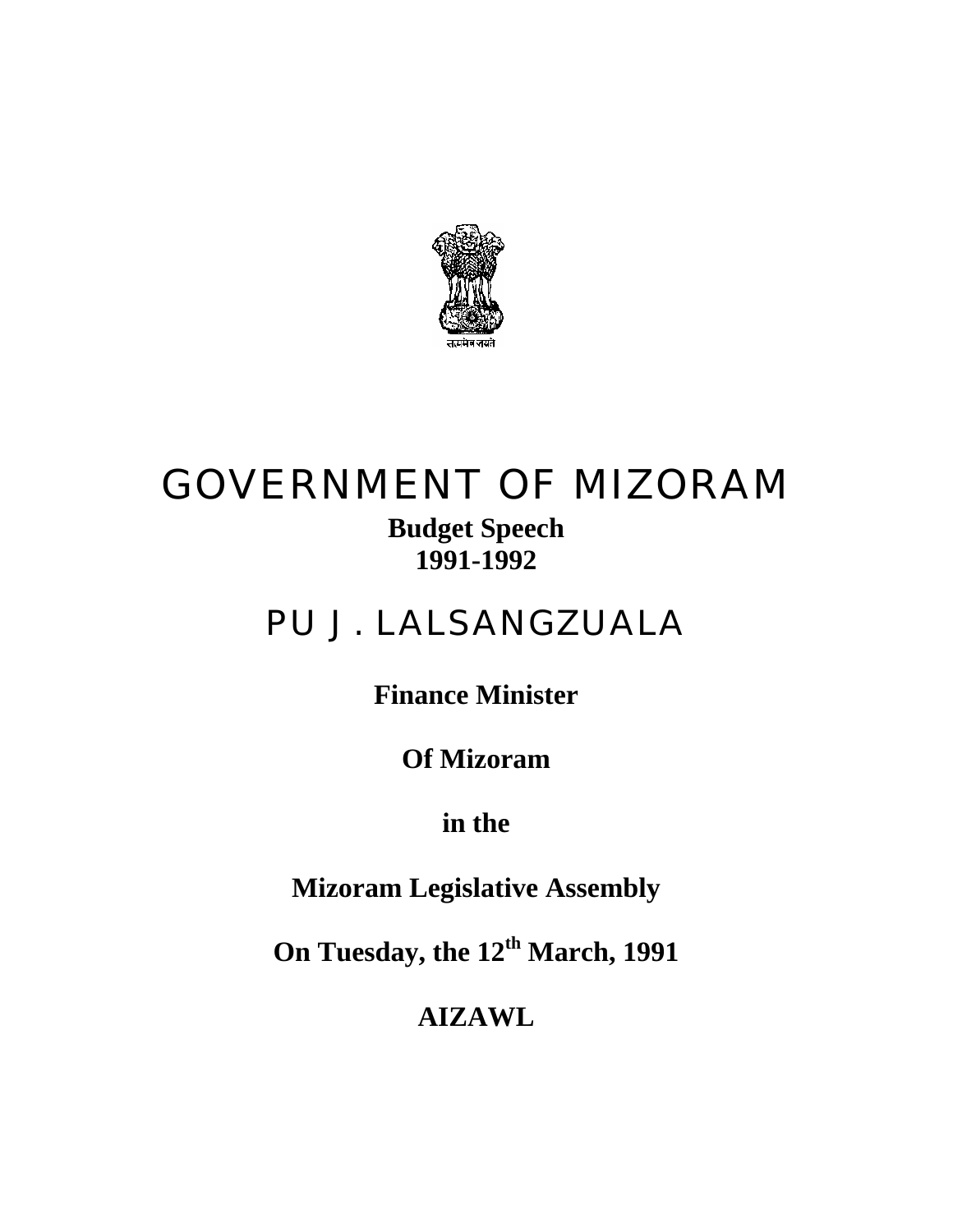Mr. Speaker, Sir,

May I have your permission to have the honour to rise before this august House to present the Revised Estimates for the current year 1990-1991 and the Budget Estimate for the next year 1991-1992?

2. Before presenting these estimates, I would like o dwell a little on the background of the financial difficulties the State has been experiencing right from its inception. Their genesis lay in the faulty assessment of the State's financial requirements made by the Planning Commissionfor 1987-1988 and 1988-1989. As a result, we had overdrafts of Rs. 53.41 crores and Rs. 59.47 crores at the end of those two years respectively. Thanks to the efforts made by our Hon'ble Chief Minister at the highest level that the Government of India constituted a Committee of Senior Officers headed by Dr. P.D. Muherji, Consultant, Planning Commission, to look into the matter. The committee recommended additional Central assistance of Rs. 76.79 crores to seet right the errors. I am glad to say that Rs. 72.09 crores of this has by now been released to us and the balance of rs. 4.70 crores may also be made available soon.

3. As brought to the notice of Hon'be Members in my last year's speech, Mizoram on becoming a State inherited a huge Central loan liability of over Rs. 200 crores whose servicing proved a big drag on the nascent State's limited resources. As this liability was mostly because of the unrealistic Central assistance pattern applicable to the erstwhile U.T., the State Government pleaded before the ninth Finance Commission as also the Govt. of India for the write off of this burden in full. The relief of Rs. 110.49 crores afforded by the Ninth Finance Commission in respect of liability on Plan account, though welcome, did not go far. Unfortunately, the government of India also has not acceded to our request for further relief. Accordingly, we are required to pay to the Centre in respect of these loans in the current year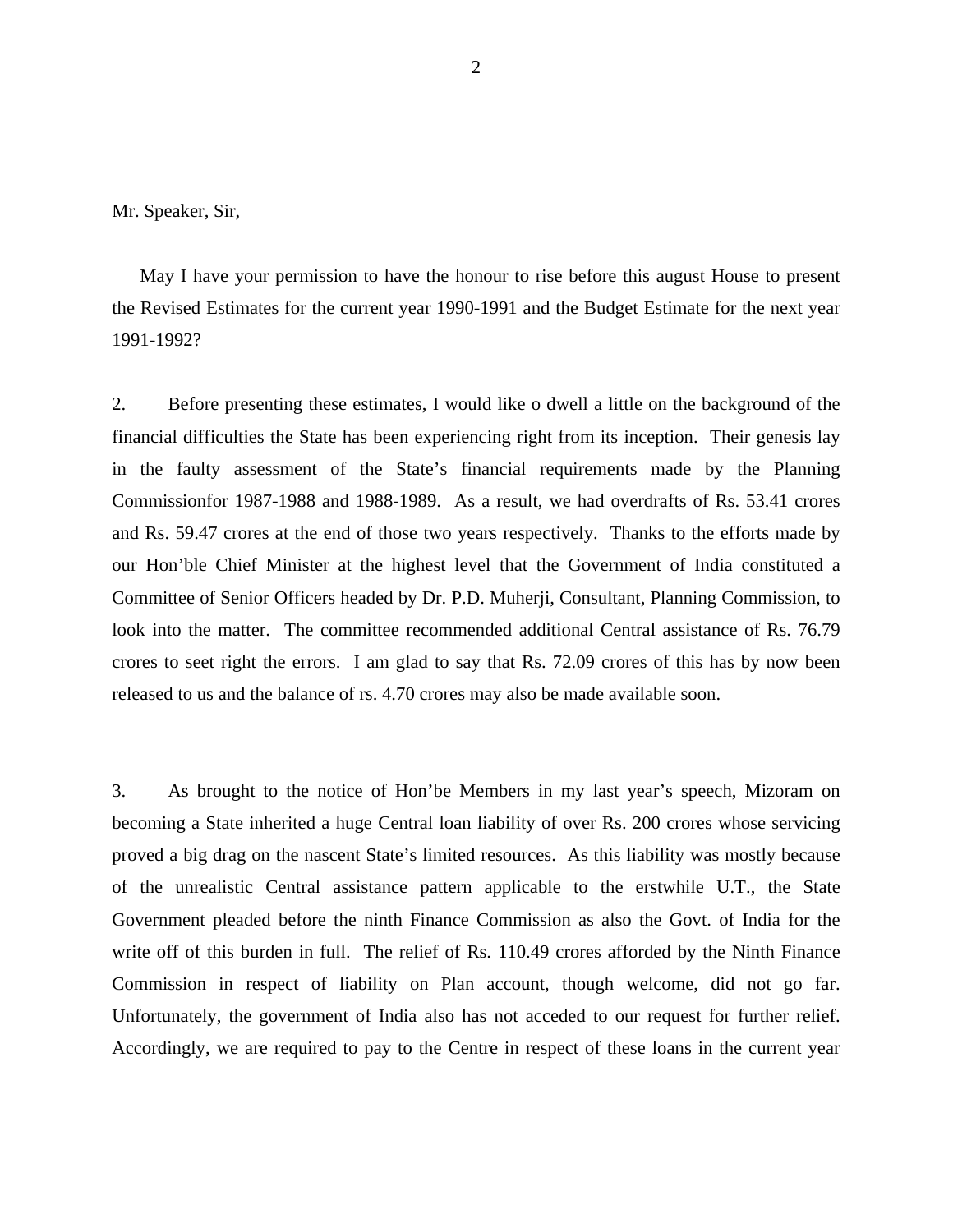1990-1991 an amount of over Rs. 65 crores, including arrears of about Rs. 54 crores for 1988- 1989 and 1989-1990. This has caused a considerable strain on the State's already difficult financial position.

4. Another problem has been caused by the inadequacy of the Central assistance for the current year's Annual Plan. For an outlay of rs. 125 crores, Planning Commission originally allocated a Central assistance of rs. 90.58 crores only, requiring the State to find Rs. 34.42 crores from out of its own sources. With great difficulty the state Government has succeded to get an additional assistance of Rs 14.34 crores. The State Government has still to find an amount of rs. 20.08 crores for the Plan in 1990-1991 over and above its -Plan commitments. This is an impossible task viewed in the light of the fact that the State's contribution for 1989-1990 Plan was limited to Rs. 1.08 crores only.

#### **NINTH FINANCE COMISSION**

5. The Ninth Finance Commission which submitted its second report for the five year period 1990-1995 set right the injustice done to the State in its first report for 1989-1990 in the matter of devolution of taxes. The Commission recommended a total devolution of Rs. 1017.26 crores to Mizoram on non-Plan account over the five years (1990-1995\_ Rs. 637.47 crores by way of share of taxes and Rs. 379.79 crores by way of gran-in-aid under article 275 of the Constitution. Further, as stated earlier, the Commission recommended write off of Rs. 110.49 crores out of the Central loan outstandings of Rs. 113.53 crores on Plan account as at the end of 1989-1990. The Commission's recommendations provided to the State additional resources including debt relief of over Rs. 35 crores in 1990-1991. However, the Commission's recommendations fell far short of our requirements. It made an unrealistic assessment of the returns from investments in electricity, transport etc. Secondly, unlike the preceding Commissions it did not cover the committed liability for the maintenance of completed Seventh Plan schemes in the grant-in-aid recommended for non-Plan account. We, therefore, had no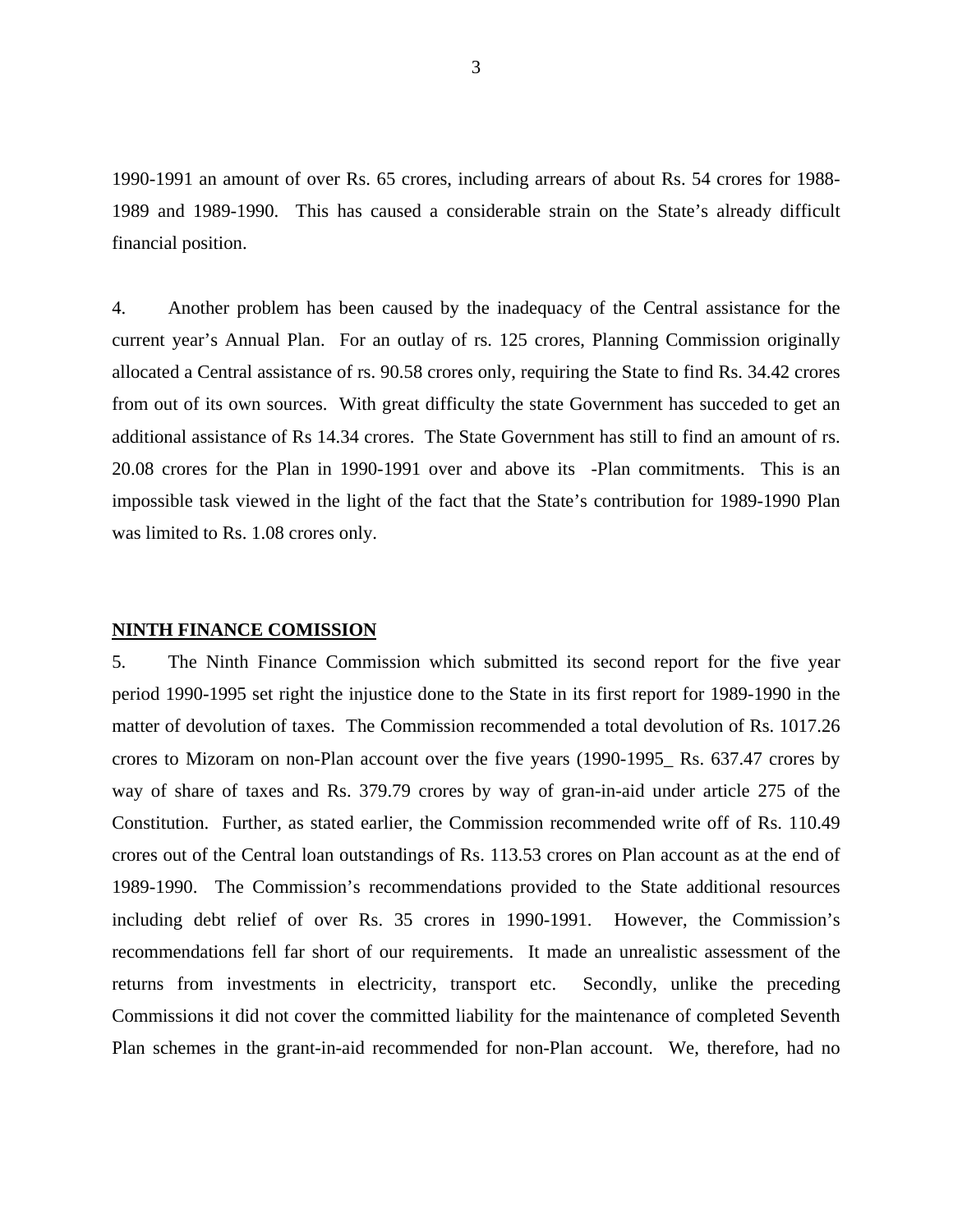alternative but to show this liability as part of Plan outlay in the Eight Plan. Lastly, the scheme for its debt relief was partial as not to cover the non-plan loan liability.

## **PLAN EXPENDITURES**

- 6. For 1990-1991, the first year of the Eight Plan, the Planning Commission fixed the size of the State's Annual Plan at Rs. 125 crores. On present indications, this outlay is expected to be fully utilized. In addition, an outlay of Rs. 1.45 crores was incurred on Aizawl Drainage Scheme.
- 7. As for 1991-1992 Plan the outlay approved by the Planning Commission is Rs. 150 crores, representing a step up of 20 percent over that for the proceeding year. This step-up is one of the highest allowed in the case of any State.The following sentences are inserted after the second sentence of para 7 of the finance Minister's Budget speech 1991-92 and may be read accordingly.

In addition to this ,a firm assurance has been received from the Planning Commission for allotment if another Rs 2 Crores for utilization in certain productive schemes in the Agriculture and marketing of agricultural produce.The Government has already decided to engage a Consultant for preparation of Schemes for this additional outlay.As earlier, our emphasis will be on agriculture and rural development. Of the total outlay of Rs. 150 crores, Rs. 47.38 crores accounting for about one third of the total is earmarked for these sectors. It is noteworthy that the step-up in outlay on programmes under NLUP in 1991-1992 is more than 70 percent. Other important allocations are Rs. 19.00 crores for roads and bridges, Rs. 22.60 crores for Power, Rs. 11.33 crors for Water supply and Sanitation, Rs. 8.75 crores for Industries and minerals and Rs. 10.47 crores on Education and allied activities. I take pride to say that Mizoram would be the first State in the country to achieve complete eradication of illiteracy by 1991-1990. A booklet highlighting the performance in 1990-91 1nd programmes for 1991-1992 of various Departments has been circulated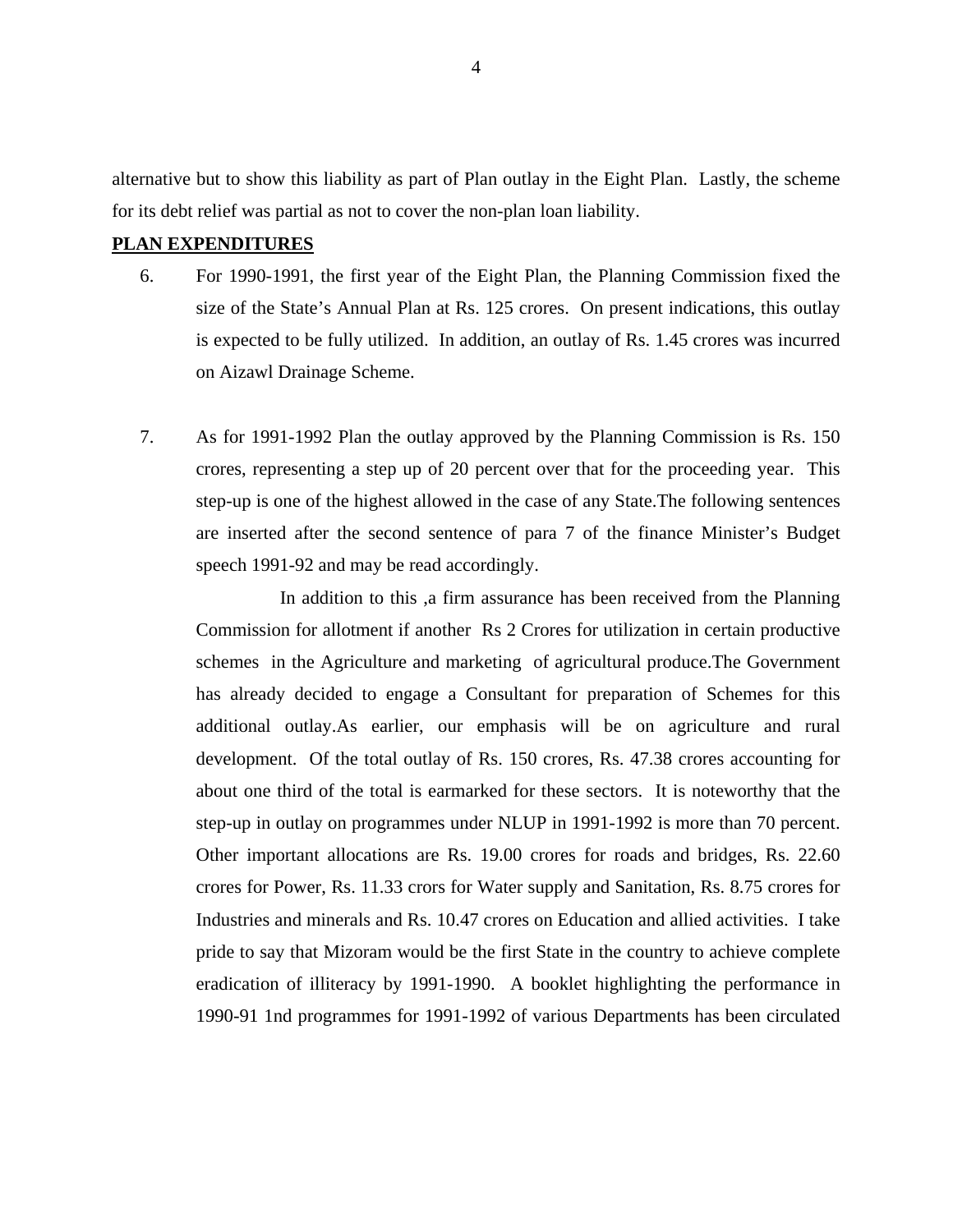separately along with the Budget documents. I do not, therefore, propose to go into the same here.

#### **REVISED ESTIMATES FOR 1990-1991**

8. I had in my speech last year stated that the year 1989-1990 might close with a deficit of Rs. 65.26 crores. However, according to the Reserve Bank's account, the actual deficit was much smaller at Rs. 18.35 crores only. This was mainly because of State Government not paying to the Centre the dues in respect of U.T.period loans provided for earlier, pending decision on State's request for write off of those loans.

9. I am pained to say that the Centre has not acceded to the State's genuine request for write off of U.T. period loans. Provision is therefore, being made for payment of Rs. 65.09 crores in 1990-1991 to the Centre in respect of these loans, including Rs. 54.24 crores by way of arrears for 1988-1989 and 1989-1990. On the other hand, we have received from the Centre arrear Plan assistance of Rs. 32.09 crores under the Mukherji Committee and a term loan of Rs. 14 crores towards the opening deficit, apart from Rs. 3.75 crores by way of additional share in small saving collections arising out of U.T.I. Investment.

10. In my last speech, I had proposed various measures to raise additional resources of Rs. 6.63 crores in the current year. Though there was a shortfall of about Rs. 3 crores in receipts from those measures, mainly under sales tax, Land Revenue, Water, Road Transport and Power charges, this was more than made up through impounding of D.A. Payments to Government employees. Including the resources available through impounding of D.A., the yield from additional resource mobilization measures is expected to be over Rs. 8 crores in the current year. Besides, in view of the difficult resource position, the State Government enforced the various economy measures initiated earlier more vigorously. It is noteworthy in this context that with a view to conserving fuel, the Government has started observing Tuesday & Saturday as Vehicle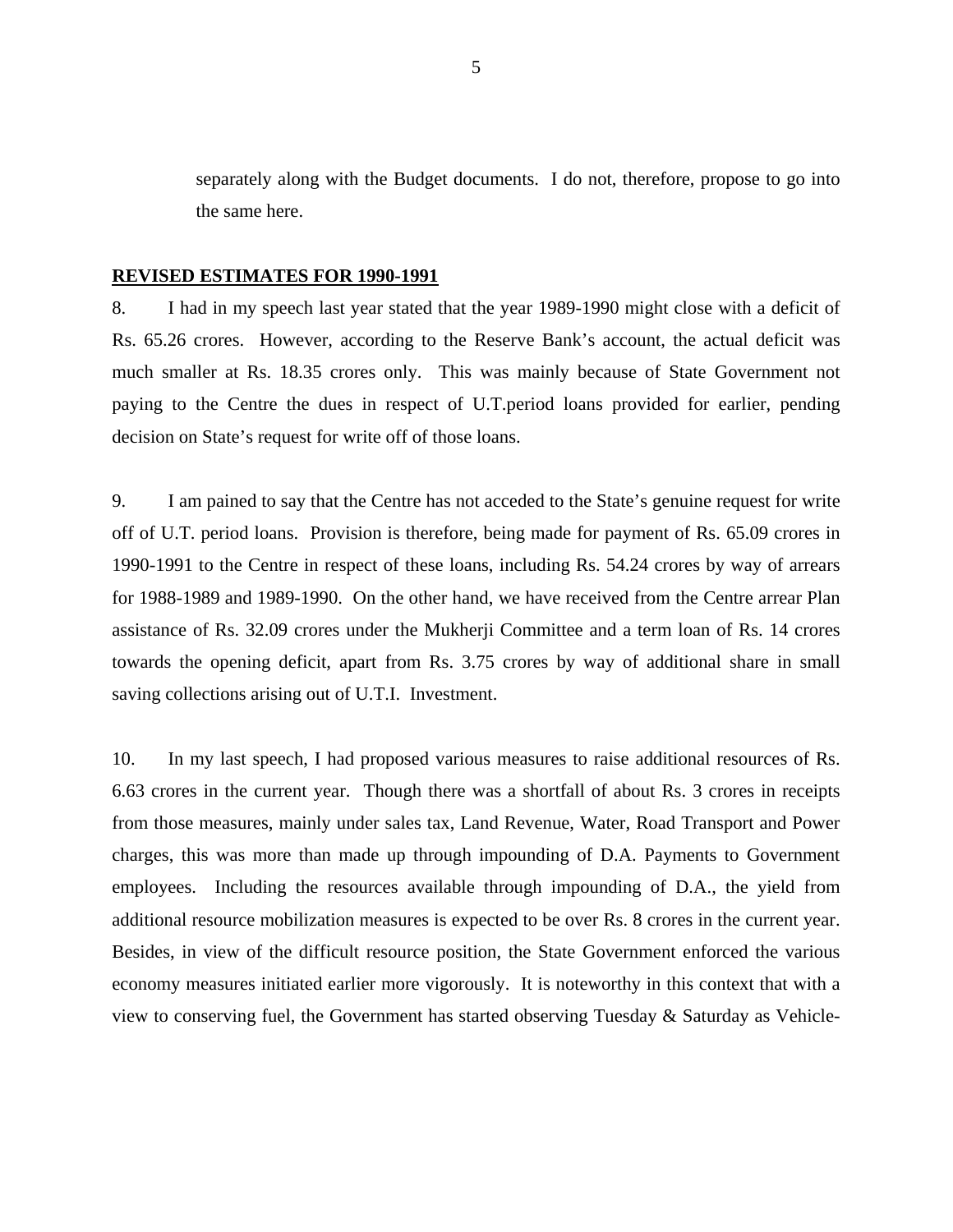less days. The various economy measures are estimated to result in a saving of Rs. 5-6 crores in Non-Plan expenditures.

11. As per the Revised Estimates for 1990-1991, the year is likely to close with a deficit of Rs. 25.92 crores. Most of this is because of the gap of Rs. 20.08 crores left uncovered by the Planning Commission in the Schemes of funding of the current year's Plan. We have approached the Government of India for staggering of a part of the payments due in respect of U.T. period loans to cover the deficit in 1990-1991. We hope to have a positive response on this. However, for the moment, I am leaving this deficit uncovered.

### **BUDGET ESTIMATES FOR 1991-1992**

12. As for the next year 1991-1992, I take a momentary pleasure in presenting a Budget with a marginal current surplus of Rs. 2.61 lakhs. The Budget Estimates for 1991-1992 place the Revenue receipts at Rs. 349.16 crores and Revenue expenditures at Rs. 296.22 crores resulting in a surplus of Rs. 52.94 crores. The Public Account also shows a surplus of RS. 9.78 crores. On the other hand, there is a huge deficit of Rs. 62.69 crores on Capital Account.

13. I just talked about our proposal for staggering of U.T. loan repayment. This, if agreed to, would involve an additional liability of Rs. 7.6 crores and turn the Budget into a deficit one. I may add that I have not provided for the possible impact on Budget of the recommendations of the Pay Commission whose report may be expected sometime next year. This is another factor, which may add to the deficit.

14. The whole of the deficit in 1991-1992 would be on non-Plan account. In so far Plan is concerned, the Planning Commission has been persuaded to make available assistance to fund